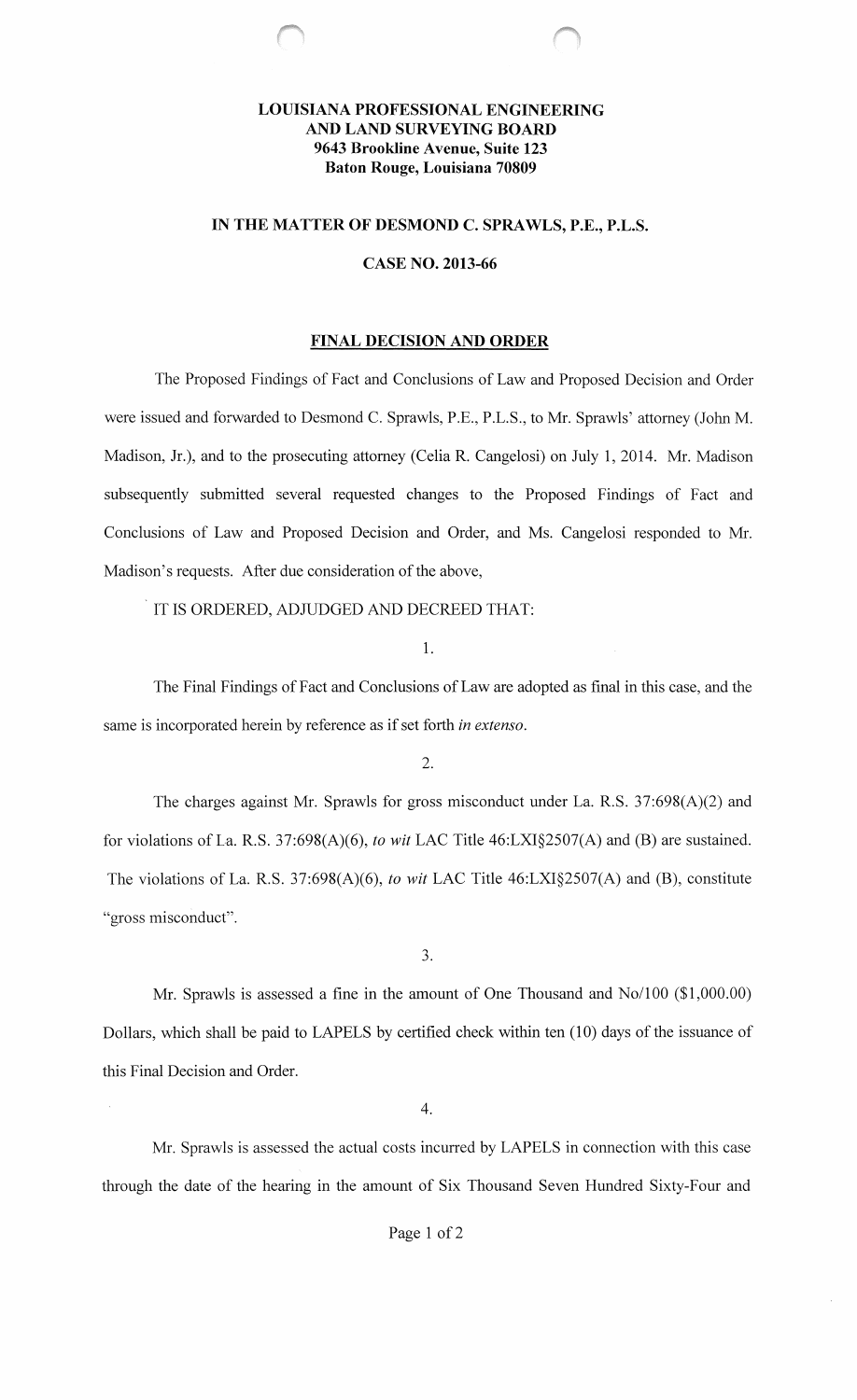90/100 (\$6,764.90) Dollars, which shall be paid to LAPELS by certified check within ten (10) days of the issuance of this Final Decision and Order.

5.

Mr. Sprawls shall avoid all conflicts of interest in the practice of engineering and land surveying, including any participation in or involvement with any project or other matter as a member or representative of a governmental agency when Mr. Sprawls and/or his employer participated in or was involved with the same project or matter on behalf of themselves or a client.

6.

The Final Findings of Fact and Conclusions of Law and this Final Decision and Order shall be published on LAPELS' website and a summary of this case shall be printed in the official journal of LAPELS, the *Louisiana Engineer and Surveyor Journal*, identifying Mr. Sprawls by name.

7.

The vote of LAPELS was unanimous.

**THUS DONE** at Baton Rouge, Louisiana, as of the 21st day of July, 2014.

**LOUISIANA PROFESSIONAL ENGINEERING AND LAND SURVEYING BOARD** 

 $\text{By:}\n\begin{picture}(16,17) \put(0,0){\vector(1,0){15}} \put(1,0){\vector(1,0){15}} \put(1,0){\vector(1,0){15}} \put(1,0){\vector(1,0){15}} \put(1,0){\vector(1,0){15}} \put(1,0){\vector(1,0){15}} \put(1,0){\vector(1,0){15}} \put(1,0){\vector(1,0){15}} \put(1,0){\vector(1,0){15}} \put(1,0){\vector(1,0){15}} \put(1,0){\vector(1,0){15}} \put(1,0){\vector(1,0){1$ ERNEST GAMMON, SR., P.L.S., Chairman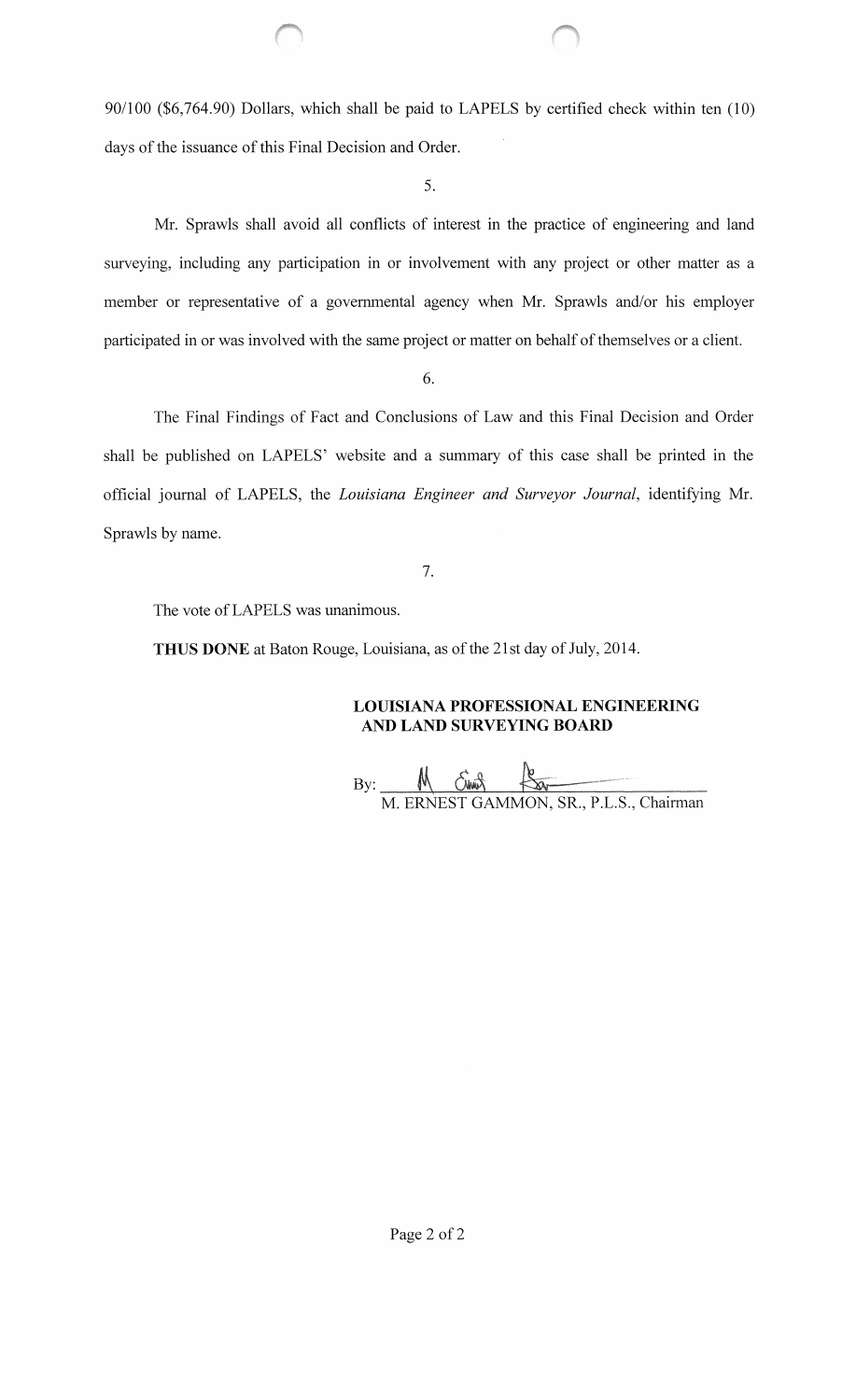# **LOUISIANA PROFESSIONAL ENGINEERING AND LAND SURVEYING BOARD 9643 Brookline Avenue, Suite 123 Baton Rouge, Louisiana 70809**

# **IN THE MATTER OF DESMOND C. SPRAWLS, P.E., P.L.S.**

### **CASE NO. 2013-66**

### **PRESENT AT THE HEARING:**

### **Board Members:**

M. Ernest Gammon, Sr., P.L.S., Chairman Theodore H. Thompson, P.E. Ali M. Mustapha, P.E. Kevin E. Crosby, P.E., P.L.S. Paul N. Hale, Jr., Ph.D., P.E. D. Scott Phillips, P.E., P.L.S.

#### **Also Present:**

Donna D. Sentell, Board Executive Director Tyson Ducote, Board Investigator Jeff Morgan, Board Investigator D. Scott Landry, Board Counsel Celia R. Cangelosi, Prosecuting Attorney Desmond C. Sprawls, P.E., P.L.S., Respondent John M. Madison, Jr., Attorney for Desmond C. Sprawls, P.E., P.L.S., Respondent John M. Madison, III, Attorney for Desmond C. Sprawls, P.E., P.L.S., Respondent Ann Forte Trappey, P.E., Representative of BBC Engineering, Inc., a Division of Forte and Tablada, Inc., Respondent Jack K. Whitehead, Jr., Attorney for BBC Engineering, Inc., a Division of Forte and Tablada, Inc., Respondent John T. Irving, P.E., Board Complaint Review Committee Member Christopher **P.** Knotts, P.E., Board Complaint Review Committee Member David L. Patterson, P.L.S., Board Complaint Review Committee Member Alan D. Krouse, P.E., Board Member Richard L. Savoie, P.E., Emeritus Board Member Joe H. Harman, P.E., Board Technical Advisor

### **FINAL FINDINGS OF FACT AND CONCLUSIONS OF LAW**

This matter came on for hearing in Baton Rouge, Louisiana on May 19, 2014 at 1:36 p.m. After hearing the arguments of counsel and upon due consideration of the testimony and other evidence presented, the Louisiana Professional Engineering and Land Surveying Board ("LAPELS") makes the following Final Findings of Fact and Conclusions ofLaw.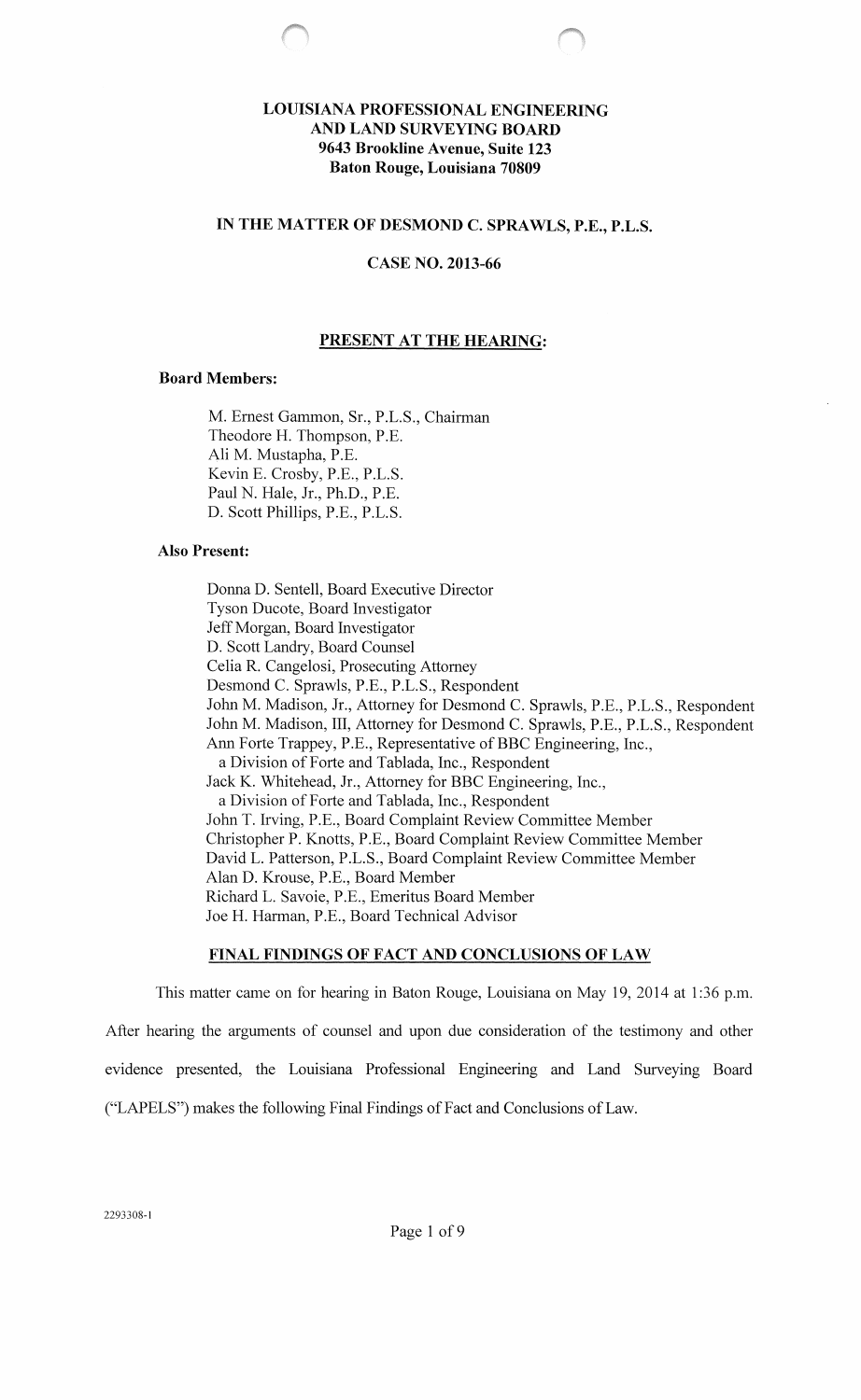### **FINAL FINDINGS OF FACT**

1.

At all times material hereto, Desmond C. Sprawls, P.E., P.L.S. was licensed in the State of Louisiana with LAPELS as a professional engineer, number  $PE - 15665$ , and as a professional land surveyor, number  $PLS - 4382$ . See Hearing Transcript, p. 40-41 and 116; LAPELS Exhibits 8, 10 and 23.

2.

At all times material hereto, BBC Engineering, Inc., a Division of Forte and Tablada, Inc. ("BBC"), was licensed in the State of Louisiana with LAPELS as a professional engineering firm, number  $EF - 1115$ , and as a professional land surveying firm, number  $VF - 180$ . See Hearing Transcript, p. 41, 116-117 and 196-197; LAPELS Exhibit 8 and 10.

3.

At all times material hereto, Mr. Sprawls was an officer, employee and supervising professional of BBC. See Hearing Transcript, p. 43, 45, 49, 113-115, 117, 171 and 197; LAPELS Exhibits 1-3, 7-10 and 23; Sprawls Exhibit 1.

4.

From 1987 to March 20, 2013, Mr. Sprawls served as an appointed member of the Shreveport Metropolitan Planning Commission of Caddo Parish ("SMPC"), including serving as its Vice Chairman during 2012 and 2013. See Hearing Transcript, p. 43, 45, 48-49, 53, 89-91, 113-115, 118-120, 134-135, 143-145, 172-173 and 178; LAPELS Exhibits 1-3, 14-18 and 25-26; Sprawls Exhibits 1 and 10.

5.

In 2012, Mr. Sprawls and BBC prepared a site development plan and a related rezoning application for an office park on Ellerbe Road in Little Mike Subdivision in Shreveport, Louisiana for their client, Arnold Castellano, Jr. See Hearing Transcript, p. 43, 45, 50-52, 72-74, 75-82, 83-85, 89-91, 113-115, 123-125, 134-135, 145-148, 201-202 and 211; LAPELS Exhibits 1, 5, 7, 12-14 and 19; Sprawls Exhibit 10.

2293308-1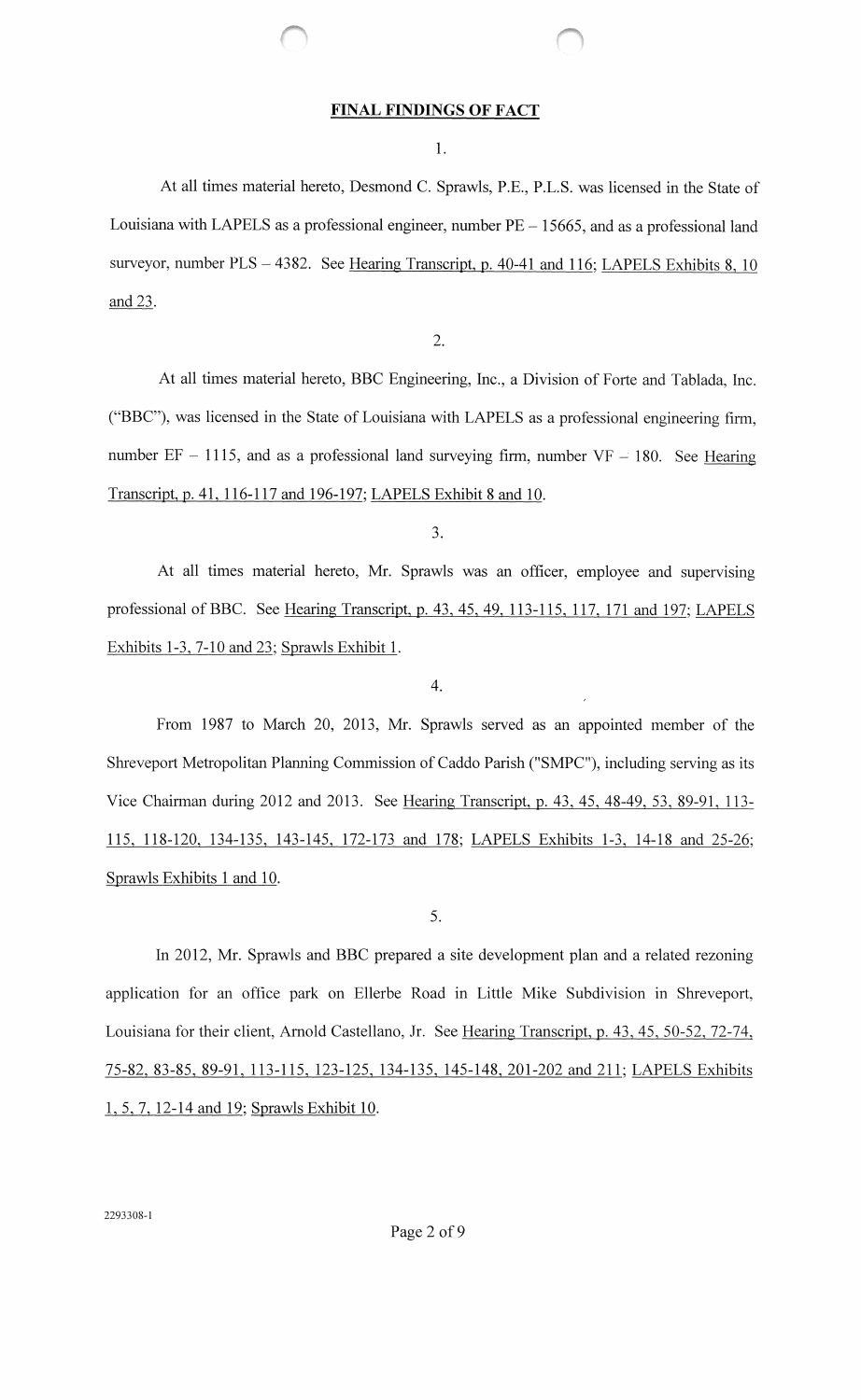On October 31, 2012, Mr. Sprawls and BBC billed Mr. Castellano for the services rendered in the amount of \$1,465. The invoice described their work as follows:

For professional services rendered to date in providing courthouse research and preparation of site plan and rezoning application for a potential office park on Ellerbe Road in Little Mike Subdivision.

Payment in full was received by Mr. Sprawls and BBC on November 12, 2012. (However, the payment was later refunded to Mr. Castellano on or about January 27, 2014). See Hearing Transcript, p. 75-79, 83-85, 89-81, 113-115, 128, 134-135, 146-148, 151-152, 156, 159, 171,201-202 and 218; LAPELS Exhibits 7, 12-14 and 23; Sprawls Exhibits 2 and 10.

### 7.

In 2012, Mr. Castellano submitted the site development plan and rezoning application to the SMPC for approval. They were considered by the SMPC during public hearings on three separate occasions: December 5, 2012, January 2, 2013 and February 6, 2013. See Hearing Transcript, p. 43, 45,50-69,72-74,80-85,89-91,113-115,134-135,150-156,173-176,179-180, 183-184 and 186-188; LAPELS Exhibits 1-2, 5, 7, 14, 16-19 and 25-26; Sprawls Exhibits 1 and 10.

### 8.

In order to avoid the appearance of a conflict of interest caused by his work for Mr. Castellano and the matter then pending before the SMPC, Mr. Sprawls purposefully did not attend the SMPC meetings on December 5, 2012 and January 2, 2013 when the rezoning application was considered and approval was recommended by the SMPC (subject to compliance with certain stipulations). See Hearing Transcript, p. 43, 45, 50-69, 83-85, 113-115, 149-156, 173-176, 179-180, 183-184 and 186-188; LAPELS Exhibits 1-2, 7, 16-17 and 23; Sprawls Exhibit 1.

9.

However, Mr. Sprawls did attend and participate in the SMPC's February 6, 2013 public hearing, at which time he voted to approve Mr. Castellano's site development plan (subject to compliance with certain stipulations). This vote by the SMPC was necessary in order to effectuate the SMPC's recommendation of approval of the rezoning application. At no time prior 2293308-1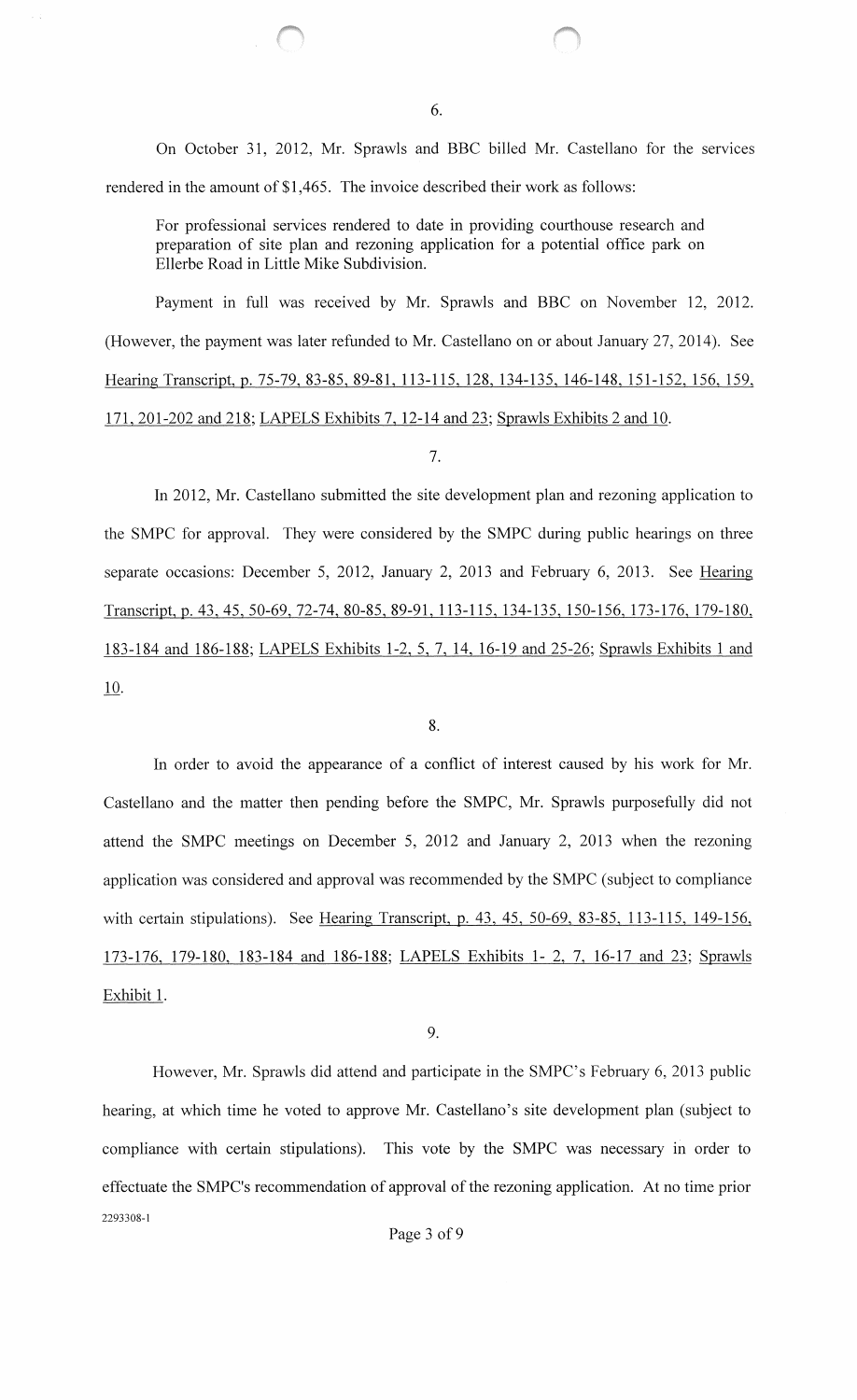to or during the February 6, 2013 hearing did Mr. Sprawls inform the other members of the SMPC or the public that he and BBC had prepared the site development plan and rezoning application for Mr. Castellano. Mr. Sprawls and BBC now admit that Mr. Sprawls had a conflict of interest with regard to Mr. Castellano's site development plan and rezoning application and, therefore, he should not (as a member of the SMPC) have participated in the discussion or voted in connection with those matters during the February 6, 2013 hearing. See Hearing Transcript, p. 43, 45,50-69,83-85, 113-115, 133, 150-156, 173-176, 179-180, 182-184, 186-188, 199,202 and 218-219; LAPELS Exhibits 1-2, 7, 18, 25-26; Sprawls Exhibit 1.

# 10.

Mr. Sprawls and BBC admit that the February 6, 2013 vote was only one of "numerous instances" in which they have assisted clients in the preparation of applications to the SMPC for rezoning and site approval while Mr. Sprawls served on the SMPC and participated in the consideration of those applications. See Hearing Transcript, p. 49-50, 113-115 and 176; LAPELS Exhibits 2 and 3; Sprawls Exhibit 1.

# 11.

BBC claims it was unaware that Mr. Sprawls was not recusing himself from voting on issues presented to the SMPC which could have presented a conflict of interest, such as in the present case where Mr. Sprawls assisted Mr. Castellano in the preparation of applications to the SMPC for rezoning and site approval and then participated in the consideration of those applications and voted to approve them as a member of the SMPC. See Hearing Transcript, p. 89-91,211 and 218-219; LAPELS Exhibits 3 and 15.

# 12.

On approximately March 20, 2013, LAPELS received letters from Mr. Sprawls and BBC self-reporting allegations from Byron E. Trust that in 2013 Mr. Sprawls had a conflict of interest in connection with Mr. Castellano's site development plan and rezoning application and Mr. Sprawls' participation and vote during the SMPC's February 6, 2013 public hearing. The letters stated that Mr. Sprawls and BBC had also reported the matters to the Louisiana Board of Ethics. See Hearing Transcript, p. 47-52, 69-70, 113-115, 127-128, 197-201 and 216-218; LAPELS Exhibits 2-3 and 23-24; Sprawls Exhibit 1. 2293308-1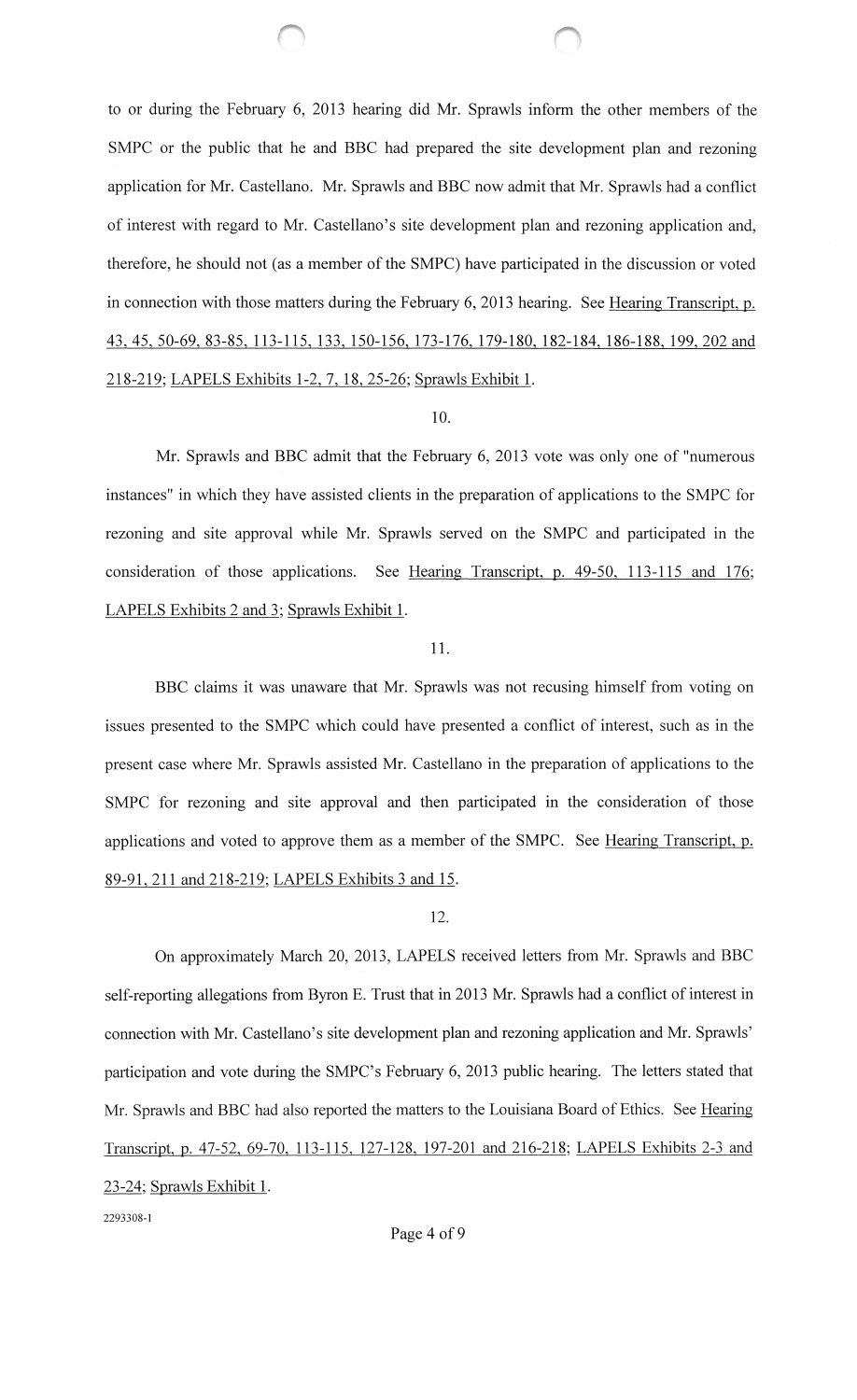In April 8, 2013, LAPELS received a sworn Affidavit of Complaint and documents from Byron E. Trust which alleged that in 2013 Mr. Sprawls engaged in conduct which violated LAPELS' rules on conflicts of interest in the practice of engineering or land surveying in Louisiana. The conduct referenced by Mr. Trust related to Mr. Castellano's site development plan and rezoning application and Mr. Sprawls' participation and vote during the SMPC's February 6, 2013 public hearing. See Hearing Transcript, p. 43-47; LAPELS Exhibit 1.

#### 14.

On January 31, 2014, LAPELS staff sent a letter to Mr. Sprawls (and his attorney) by certified mail (return receipt requested) advising him that a complaint review committee of LAPELS was considering preferring charges against him involving possible violations of (a) La. R.S. 37:698(A)(2), which prohibits licensees from committing any material misrepresentation or gross misconduct in the practice of engineering or land surveying in Louisiana, (b) La. R.S. 37:698(A)(6), *to wit* LAC Title 46:LXI§2507(A), which requires licensees to act in professional matters for each employer or client as faithful agents or trustees and to avoid conflicts of interest in Louisiana and (c) La. R.S. 37:698(A)(6), *to wit* LAC Title 46:LXI§2507(B), which requires licensees to disclose all known or potential conflicts of interest to their employers or clients by promptly informing them of any business association, interest, or other circumstances which could influence their professional judgment or the quality of their professional services. The complaint review committee also attempted to resolve the matter informally, by including with the letter a proposed Consent Order and a notification to Mr. Sprawls of his right to request an informal conference. The letter and proposed Consent Order were received by Mr. Sprawls on February 11, 2014 and by his attorney on February 3, 2014. See Hearing Transcript, p. 82-83; LAPELS Exhibit 6.

### 15.

Mr. Sprawls subsequently declined the complaint review committee's offer of an informal conference and the parties were unable to resolve the matter through a Consent Order or otherwise. See Hearing Transcript, p. 86-87; LAPELS Exhibits 7-9.

2293308-1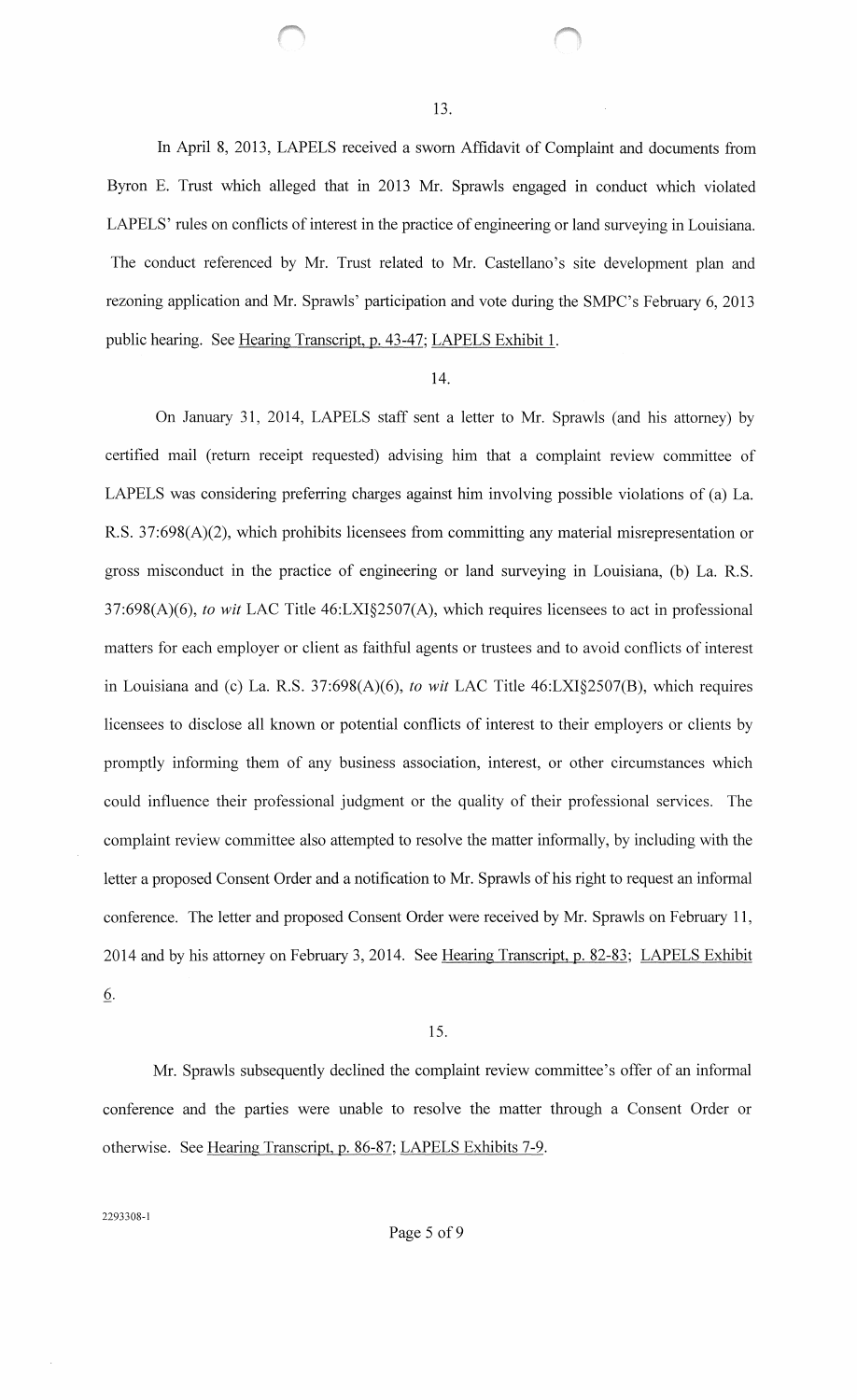On March 31,2014, pursuant to La. R.S. 37:698(D)(2), by a unanimous vote the complaint review committee preferred charges against Mr. Sprawls, involving alleged violations of La. R.S. 37:698(A)(2) (which prohibits licensees from committing any material misrepresentation or gross misconduct in the practice of engineering or land surveying in Louisiana), La. R.S. 37:698(A)(6), *to wit* LAC Title 46:LXI§2507(A) (which requires licensees to act in professional matters for each employer or client as faithful agents or trustees and to avoid conflicts of interest in Louisiana) and La. R.S. 37:698(A)(6), *to wit* LAC Title 46:LXI§2507(B) (which requires licensees to disclose all known or potential conflicts of interest to their employers or clients by promptly informing them of any business association, interest, or other circumstances which could influence their professional judgment or the quality of their professional services). The complaint review committee also directed that a disciplinary hearing be set to consider the charges against Mr. Sprawls on May 19, 2014 at 1:30 p.m. at the LAPELS office. A copy of the Notice of Charges and Hearing was sent to Mr. Sprawls by certified mail (return receipt requested) and his attorney on April 4, 2014. The letter and Notice of Charges and Hearing were received by Mr. Sprawls on April 8, 2014. See Hearing Transcript, p. 87-89; LAPELS Exhibit 10.

#### 17.

Mr. Sprawls subsequently submitted a response to the Notice of Charges and Hearing, in which he admitted all of the factual allegations in the Notice of Charges and Hearing and claimed that his actions amounted to an inadvertent apparent conflict of interest. See Hearing Transcript, p. 94; LAPELS Exhibit 23.

# 18.

The actual costs incurred by LAPELS in connection with this case through May 16, 2014 (which is prior to the date of the hearing) amounted to \$5,227.40. See Hearing Transcript, p. 91-94; LAPELS Exhibits 21 and 22.

### 19.

The actual costs incurred by LAPELS in connection with this case from May 17, 2014 through the date of the hearing amounted to \$1,537.50.

2293308-1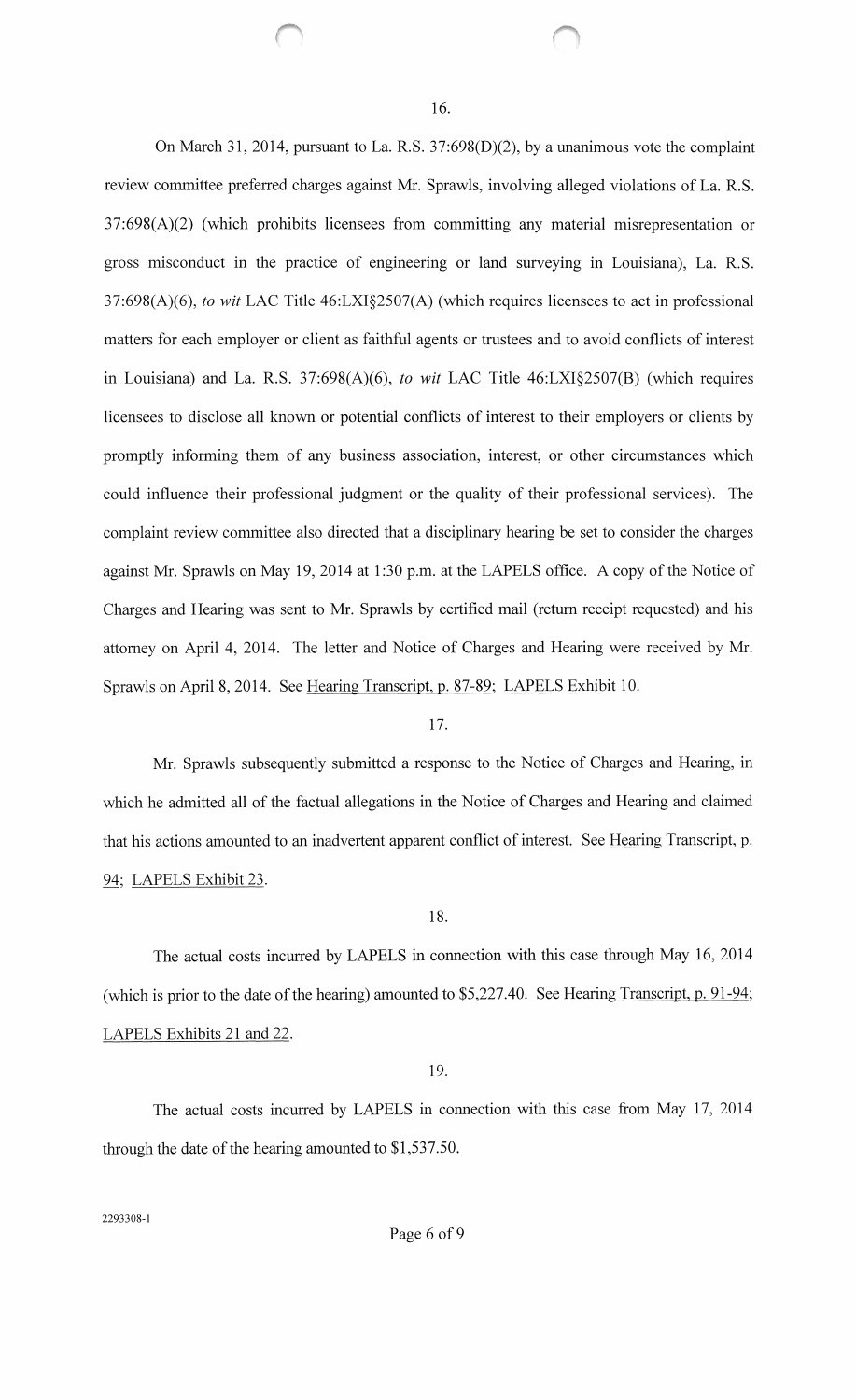### **FINAL CONCLUSIONS OF LAW**

1.

LAPELS has jurisdiction over these matters because (a) Mr. Sprawls is licensed by LAPELS as a professional engineer and as a professional land surveyor, (b) Mr. Sprawls and BBC have maintained offices and conducted business in Louisiana and (c) all of the conduct described above occurred in Louisiana.

2.

La. R.S. 37:698 has at all relevant times provided, in pertinent part, as follows:

# **§698. Disciplinary proceedings against licensees and certificate holders; procedure**

A. Tbe board shall have the power to take disciplinary action against any licensee or certificate holder found by the board to be guilty of any of the following acts or offenses:

 $\overline{1}$  ,  $\overline{1}$  ,  $\overline{1}$  ,  $\overline{1}$ 

(2) Any ... material misrepresentation ... or gross misconduct in the practice of engineering or land surveying.

 $\cdots$ 

(6) Violation of any provision of this Chapter or any rules or regulations adopted and promulgated by the board.

> $\sim$   $\sim$ 3.

LAC Title 46:LXI§105 has at all relevant times provided, in pertinent part, as follows:

#### **Chapter 1. General Provisions**

### **§105. Definitions**

A. The words and phrases defined in R.S. 37:682 shall apply to these rules. In addition, the following words and phrases shall have the following meanings, unless the content of the rules clearly states otherwise.

 $\overline{1}$  ,  $\overline{1}$  ,  $\overline{1}$  ,

Fraud, Deceit, or Misrepresentation-intentional deception to secure gain, through attempts to deliberately conceal, mislead, or misrepresent the truth with the intent to have others take some action relying thereupon, or any act which provides incorrect, false, or misleading information, upon which others might rely.

 $\cdots$ 

Page 7 of 9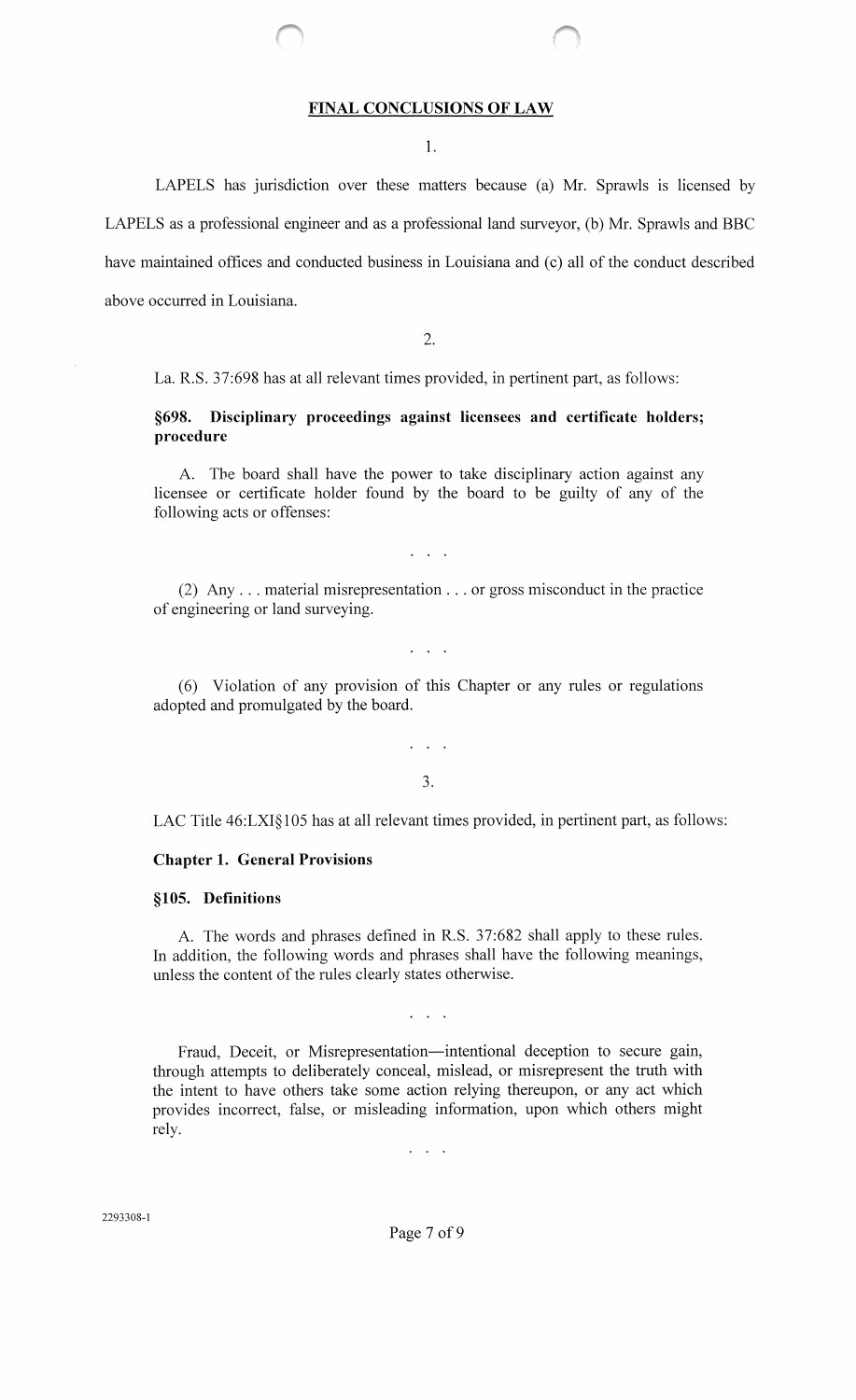Gross Misconduct—as used in R.S.  $37:698(A)(2)$ , shall mean the practice of engineering or land surveying by a licensee who performs any acts, causes any omissions or makes any assertions or representations which are fraudulent, deceitful, or misleading, or which in any manner whatsoever discredits or tends to discredit the professions of engineering or land surveying. Gross misconduct as used herein shall also include any act or practice in violation of the board's rules of professional conduct or use of seals.

4.

LAC Title 46:LXI§2507 has at all relevant times provided, in pertinent part, as follows:

### **Chapter** 25. **Professional Conduct**

### **§2507. Conflicts of Interest**

A. Licensees shall further act in professional matters for each employer or client as faithful agents or trustees and shall avoid conflicts of interest.

B. Licensees shall disclose all known or potential conflicts of interest to their employers or clients by promptly informing them of any business association, interest, or other circumstances which could influence their professional judgment or the quality of their professional services.

5.

Louisiana law gives LAPELS authority to take disciplinary action against Mr. Sprawls based on the facts in this case.

6.

Pursuant to La. R.S. 37:698(A), (B) and (J), the disciplinary action which LAPELS can take against any person found by LAPELS to be guilty of any of the acts or offenses listed in La. R.S. 37:698 includes, but is not limited to, reprimand, probation, suspension, revocation, fine (in an amount not to exceed \$5,000 per violation) and all reasonable costs.

7.

By virtue of (a) Mr. Sprawls' preparation of Mr. Castellano's site development plan and rezoning application, (b) his (and BBC's) billing to and receiving payment from Mr. Castellano for those services, (c) his participation (as a member of the SMPC) in the consideration Mr. Castellano's site development plan during the SMPC's February 6, 2013 public hearing, (d) his voting (as a member of the SMPC) to approve Mr. Castellano's site development plan during the hearing and (e) his failure to inform the other members of the SMPC, the public or BBC prior to 2293308-1